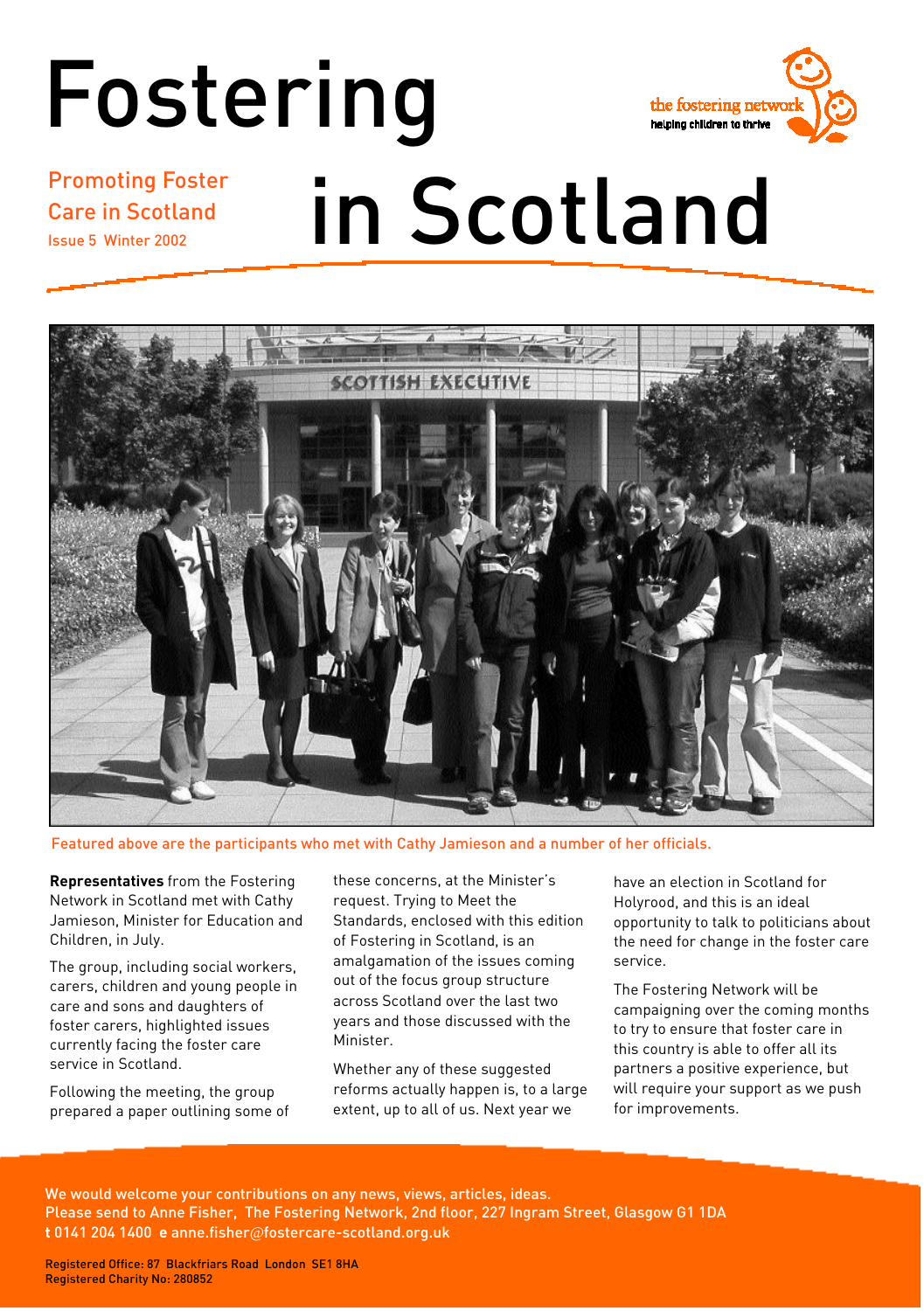## **Letter from Anne Black**

**It is hard to believe** that "autumn" is almost over as I write this letter. Only a few shopping days until Christmas!

The Fostering Network has had another eventful few months with the highlight being a meeting with Cathy Jamieson, the Minister for Education and Children.

A lot of work was done by Bryan and others to ensure that we were able to give the Minister a clear picture of the issues faced in the service as well as of the benefits for young people of foster care services (see front page).

I have been involved with a small working group of the Fostering Network's trustees looking at how the organisation's structure can reflect the devolution of many key political functions to the four nations which make up the UK. The working group will present a paper to the board in September on the future focus of the Fostering Network and how the different needs of the partners in foster care in all four countries can be best met.

So far we have had interesting discussions and I have been lucky to have the experiences of working with you all in the range of meetings across Scotland to hear what you want from the organisation.

The group was envious of the work we can do in Scotland and particularly of the Scottish newsletter and the high quality of it and its contents. We will, however, need to do a lot of work in Scotland to raise funds to enable our membership project to continue once the Community Fund support ceases.

The Scottish Executive has recently published a report on adoption services. It contains an acknowledgement that foster care services also need to be fully reviewed so that they can be strengthened for young people who are looked after and accommodated by local authorities.

The Fostering Network's biennial conference took place at the beginning of November in Cardiff and there was an opportunity for some Scottish members to attend. There is a round up of the conference in the next issue of Foster Care magazine.

I am looking forward to meeting many of you over the next months at various venues across Scotland. There is going to be a lot going on over the coming months!

## **Young people's meeting with the Minister**

**Representatives** from the Fostering Network's Young People's Project recently met with Cathy Jamieson, Minister for Education and Young People, in conjunction with other young people's organisations, to discuss throughcare and aftercare issues.

Two young people with the project attended the meeting, Ellen (currently in foster care) and Matthew (son of foster carers).

#### **Details of the meeting have been outlined by Matthew below.**

On Thursday 5 September, Kausar Karim, Ellen and I went along as representatives of the Fostering Network to meet Cathy Jamieson, Minister for Education and Young People.

I met up with Kausar and Ellen at Waverley train station after a hard morning at college. We firstly went for lunch and a short discussion on what we needed to put across to Ms Jamieson, then made our way to meet up with the other people who would be going along.

We arrived at the Scottish Parliament offices where, after a long and painstaking task of getting put through metal detectors, we made our way upstairs to a conference room where we would meet the Minister.

After a brief introduction we started to put our views across to Ms Jamieson, who seemed to be very interested in what we had to say. Slowly the conversation came round to me and I had to say my bit:

"I am here as a representative of all the young people whose parents are foster parents and I feel strongly about the great role that we play when a child is in care, and the support that we give is valuable to the child in their upbringing."

Kausar then read out the story that Ellen had written, which was very interesting and the Minister also seemed very taken by this. We had a short interlude and Cathy had to rush away to take part in Question Time. We then had 30 minutes to have a coffee and conversation on what we thought, and then make our way across to the debating chambers. This meant more metal detectors and then into the gallery to hear the views that we had just put across being brought up and discussed by all the ministers! It was great!

I had a great afternoon and an even bigger learning experience.

## **Care and Control of Children and Young People in Foster Care**

#### **The Fostering Network believes that**

The care and control of children and young people is becoming an increasingly important aspect of foster care as more children and young people with challenging behaviour are being cared for in foster homes. Foster carers need to develop a range of techniques to deal with this behaviour and help the foster child learn more acceptable ways of coping with the tensions and frustrations, which are part of daily living.

However, they also need to know their agency policy on care and control and what sanctions are acceptable and discuss these in detail with their supervising social worker.

In the absence of guidance from the Scottish Executive, each agency will need to develop its own policy to support foster carers in this difficult area.

In Scotland some agencies have offered their foster carers training in restraint techniques, although there are concerns about how appropriate these are for the fostering environment. The Fostering network has begun to explore these issues with two membership meetings looking at care and control issues and will be publishing articles in the next newsletter. We are hoping to hold a seminar event next year to identify the issues, share experience about how these have been handled by various agencies and consider whether it is possible to draw up recommendations about best practice.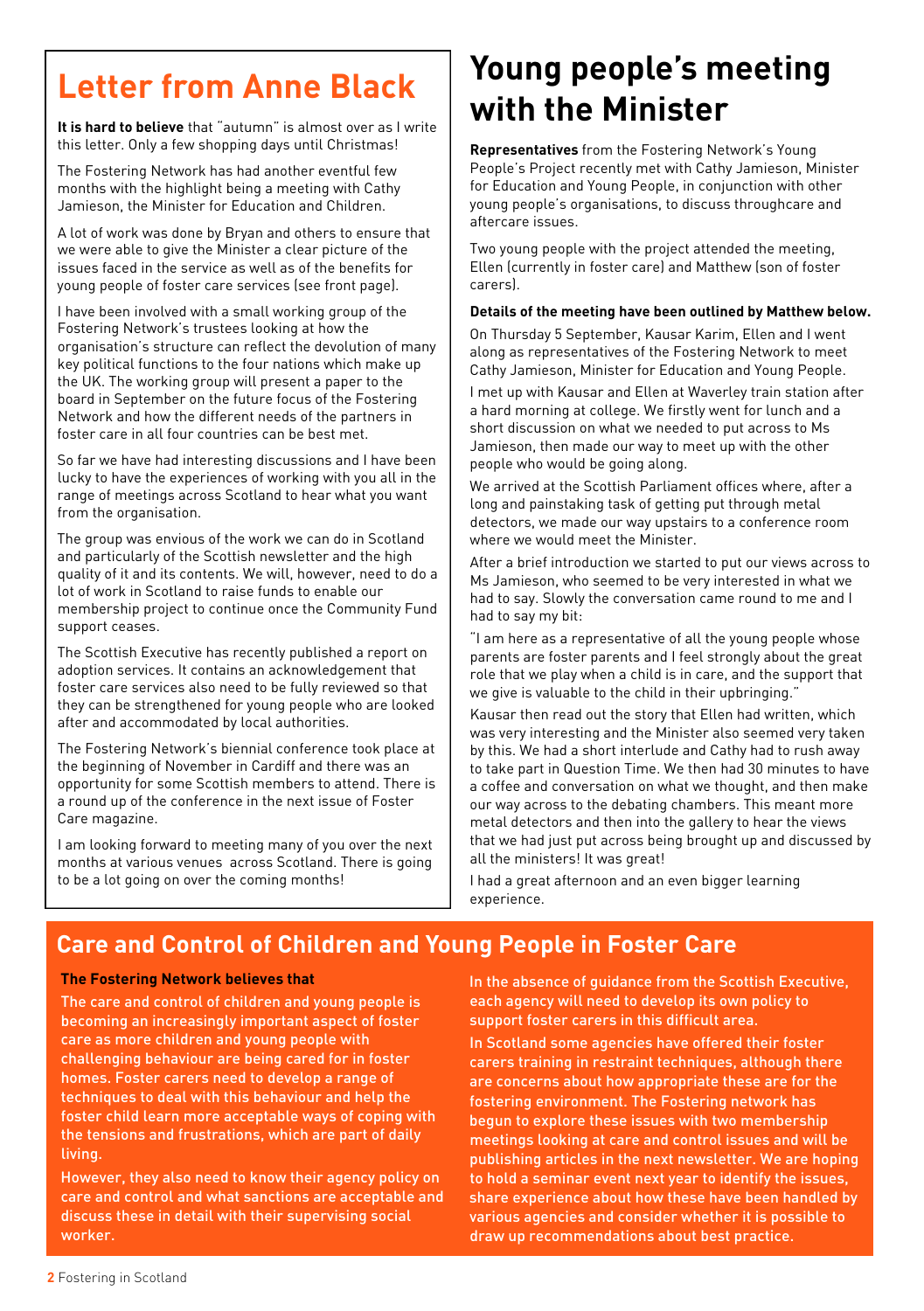

## **Training Team in Scotland**

**The training team in Glasgow** has been growing rapidly over the past year and now consists of Sue Robertson as acting training manager, Kathleen Brolly and Janette Harkin as training officers and Anne Currie as administrator. Between them they have a wealth of experience with backgrounds in training, foster care, social work and education.

The expansion of the team has been in response to the growth in demand for training in all areas of fostering. So far this year we have undertaken 62 courses with over 700 participants. One of the courses most in demand this year has been our new three-day course in Child Development, Attachment Theory and Separation & Loss.

This year will see every foster care service provider in Scotland being registered and monitored against new standards by the Scottish Commission for the Regulation of Care. These standards mean that agencies need to consider mandatory training for all foster carers, with the option of this career path resulting in a professional qualification.

We feel strongly that Scottish Vocation Qualifications and Scottish Progression Awards should be available for all carers who wish to undertake one and have the necessary experience. All our training courses provide underpinning knowledge for the Scottish Vocational Qualification in Caring for Children and Young People Level 3. With this in mind many agencies are choosing our Post Approval courses, which are based on the training workbooks developed by the National Extension College (NEC) and the Fostering Network.

Training is never static. All our courses are updated and tailored to meet the specific needs of individual agencies. Our catalogue lists a wide range of in-house courses on offer and in addition we run a series of open courses over the year throughout Scotland. These include Men in Foster Care, Training for Trainers and Role of the Link Worker/Family Placement Worker. We are also happy to discuss how we can individually design a course to suit your particular requirements.

As the experts in setting standards for fostering, our training courses will help take the foster care service above and beyond national requirements.

If you would like further information on courses or you would like to discuss your training needs informally, please contact Sue Robertson on **t** 0141 204 1400 or **e** training@fostercare-scotland.org.uk

## **Protection of Children (Scotland)**

**In September 2002** the Scottish Executive published the Protection of Children (Scotland) Bill. This will establish an index of persons unsuitable to work with with children, similar to the one that already exists in England and Wales.

Employers will refer people to the list if they have been sacked or moved as a result of unsuitable behaviour towards children, even if they have not been convicted of a criminal offence.

The courts will refer someone if they are convicted of an offence which demonstrates their unsuitability.

It will be an offence for an individual on the list to continue to work with children or apply for a job working with children. There will be a legal duty on organisations to check the list before employing someone and this will be done via Disclosure Scotland criminal record checks.

These provisions will apply to foster carers and the Fostering Network submitted these comments to the consultation.

"We agree that the welfare and safety of children must be the paramount concern but we consider that the rights of adults also need to be recognised and the system must operate in a fair and transparent manner.

Foster carers look after children whose early life experiences have led to difficult and challenging behaviour. The majority of foster carers who are deregistered following an allegation have not been charged or appeared in court, because a decision has been taken by the police or the procurator fiscal that there is not sufficient evidence to support a criminal prosecution. The local authority, in considering their future career as foster carers, takes decisions on a balance of probability basis and, if they consider there is any element of risk to children, will deregister the carers. Often it is not clear to carers on what information this decision has been reached.

If consideration is now going to be given to placing carers who have been deregistered on a list of adults unsuitable to work with children, local authorities have an obligation to set out clearly the facts (as well as opinions) on which this decision has been reached in order that foster carers have this information and are able to challenge the decision via the appeals procedure. It seems likely that the majority of carers will use the legal process to challenge their inclusion in such a list."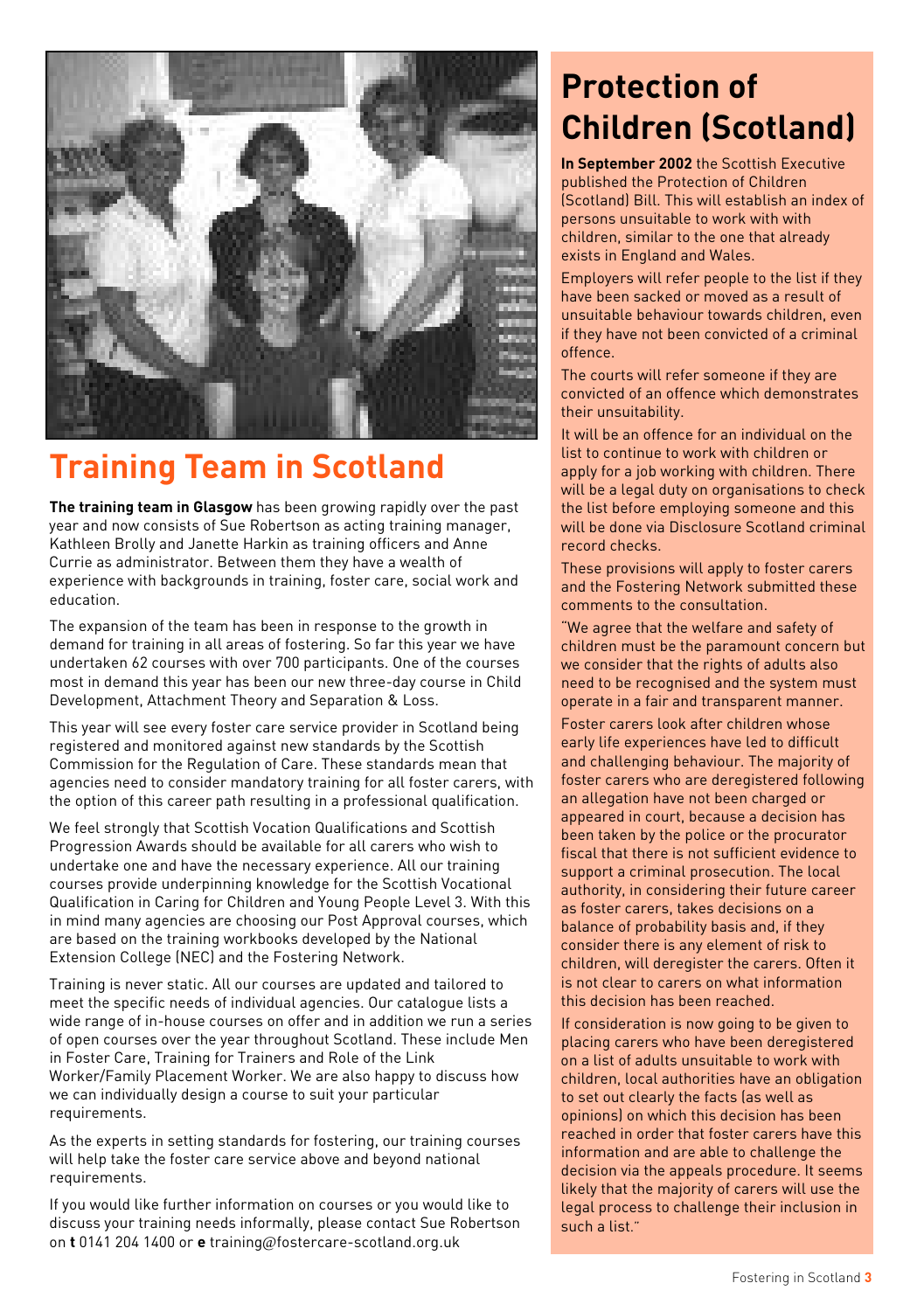# **Caring or Parenting?**

## The place of long-term fostering in the "permanence" debate.

**Over the last two years** the Westminster Government, under the personal direction of the Prime Minister, has drawn attention to the small proportion of looked after and accommodated children who are placed for adoption. Various initiatives and pieces of legislation in England and Wales, including Quality Protects Performance Indicators, the Prime Minister's Review of Adoption, the Adoption White Paper and the Adoption and Children Act, urge social workers to consider adoption as the permanence placement of choice and to put this into effect with as little delay as possible.

In Scotland the recently published 'Adoption Policy Review Report Phase 1' appears to be echoing the concerns expressed in the various pieces of English and Welsh legislation. It urges better planning for "permanence", shorter time scales, more coherent recruitment of potential adopters, resource sharing among authorities and better resourced post-adoption support.

Yet in Scotland last year, 200 children were adopted by "strangers" i.e. not step-parent adoption, compared with 4,000 children who were being looked after in foster care.

The recent emphasis on adoption with the tightening of timescales and the creation of "targets" for local authorities to meet in terms of numbers of children and young people placed for adoption, has therefore caused a tangible ripple of disquiet from social workers, academics and researchers and many long-term foster carers. Paradoxically this very emphasis on adoption at all costs may well have sparked off the first real attempts to define and research the concept of long-term fostering for almost 20 years.

Two recent publications – Growing up in Foster Care by Schofield, Beek, Sargent & Thoburn and The Plan for the Child by Lowe, Murche, both published by BAAF Adoption and Fostering – explore the role of long-term fostering in the current "permanence" debate.

In Gillian Schofield's book she describes long-term foster care as "one of the best kept secrets of the child care system" while Lowe and Murche describe it as having become "something of a Cinderella option". Both studies highlight the ambivalence with which social workers have approached the idea of long-term fostering over the last 20 years. Both comment on the general understanding of foster care as being a service which either cares for children until they are returned home or, increasingly, cares for a group of very challenging children in a variety of "professional" schemes on a contract basis.

The ambivalence about long-term foster care and the apparent unwillingness of some child care professionals to promote this form of family placement as a "permanent" option for many children, seems to centre around what Professor Triseliotis describes as "its unpredictability and

the uncertain and ambiguous position in which the children find themselves".

Schofield et al. ask "Do long-term foster carers 'care for' or 'parent' children?" and "Is long-term foster care a positive option or a last resort? Are security and living with uncertainty compatible?"

Lowe and Murche say, in their study "There is a need for policy and planning for long-term fostering to be sharpened up, with clear answers as to what it is and positive reasons for its use."

The most recent writing about permanent placements for children and young people stresses the need for choice and flexibility. Children who have attachments to birth families, older children and children with very challenging behaviour may not be found adoptive placements and, indeed, for many it will not be appropriate to consider an adoption plan. It is essential that long-term fostering is not seen as a "second best" option for those or any other children. Rather, child care workers, academics, researchers and foster carers themselves need to devote time and energy to tackling the issues which can make long-term foster placements "unpredictable, uncertain and ambiguous".

There is some agreement now that breakdown rates for older, more complex children are similar whether the placements are adoption or long-term fostering. Professor Triseliotis believes that the main defining difference between the two forms of placement relates to a sense of security and belonging. His recent review of the relevant research suggests that the majority of children and young people placed in long-term foster care "feel less secure and have a weaker sense of belonging" than those who are adopted. Even arguing from this standpoint Triseliotis seems to believe "long-term fostering still has a firm place in planning".

What can be done to make long-term foster care a positive choice for the many hundreds of children and young people currently living in these placements? What could make long-term foster care more predictable, less uncertain and less ambiguous?

Schofield et al in the conclusion to their book Growing up in Foster Care suggest there are two systems which need to be addressed if the structure of long-term foster care is to be strengthened. Firstly there is the legislative and procedural system.

In Scotland the Children's Hearing System is ill equipped, even given recent changes, to promote permanence, yet many children and young people remain within its system. To be told annually that your current placement will continue for another year does not inspire confidence in a sense of permanence. Is it not possible for the Hearing to formally acknowledge the existence of a permanence plan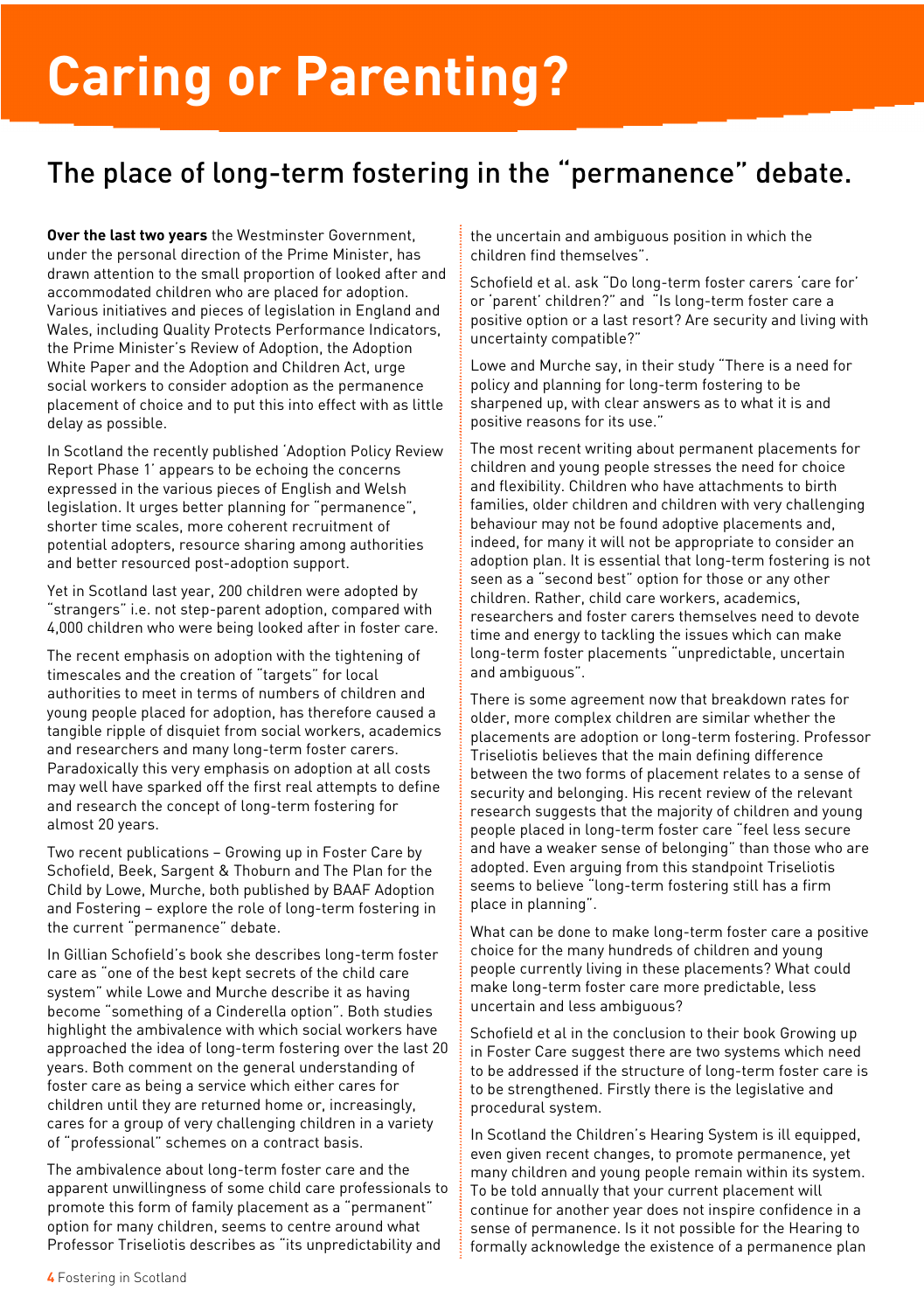for this child with this family in a way that might reinforce rather than undermine the child's sense of security?

Since the introduction of the Children (Scotland) Act 1995, legal routes to permanence seem to have entered a kind of limbo from which they are only now beginning to emerge. There was for some time a general reluctance to pursue Parental Responsibility Orders (PRO) because of a belief that the "no order" principle would mean Sheriffs would be unlikely to grant a PRO other than in exceptional circumstances. This position seems to be shifting but there remains the obvious deterrent of a PRO being seen as a complex and time-consuming piece of work, which many social workers and seniors would be reluctant to undertake. Perhaps foster carers should be more vocal and more persistent in their demands that their children need the legal security which such an order confers.

The system of six-monthly looked after and accommodated reviews remains for many children and young people a major reminder of the impermanence of their situation. This situation is worsened by the increasing turnover of social work staff so that many children and long-term carers are subjected to the "new broom" approach with each newly allocated social worker. It should not be beyond the wit of the social work professionals involved in each child's life to draw up some form of agreement at the point of reaching a "permanence" decision, which ensures some kind of continuity despite changing social work personnel.

The second system that Schofield suggests needs to be addressed is the system of relationships created with each permanent placement "between children and their foster carers and birth parents, but also between social workers and children, family placement workers and carers, social workers and birth families".

This network is hugely complex and relationships within it will shift and change over time. The challenge for the adults involved is to maintain a system of communication which helps and does not hinder the child's sense of permanence.

For many of the children and young people who are looked after and accommodated, their experience of foster care will be a "long-term" or "permanent" foster placement. This kind of placement remains often ill defined, and subject to the vagaries of current child care practice. If this Government in Scotland is serious about its intention to promote a "permanent" placement for every child who needs one, then the dilemma of long-term foster care needs to be addressed with the same vigour as adoption is currently being addressed. There are some signs that this may be the case in England, where a major review of fostering and placement choice has been introduced. There are plans for similar reviews in Wales and Northern Ireland. To date, the Scottish Executive and the Minister for Children & Young People have refused to consider funding such a review for Scotland.

## **Children of Foster Carers**



**At membership and focus group meetings** one of the topics most frequently raised by all participants is how fostering affects the children of carers.

There are many challenges within the foster care field for local authorities. One of these, which has perhaps been camouflaged in recent times by more obvious issues, is the need to recognise the problems faced by the existing children of carers. In particular, the challenge of providing a foster care service which meets both the needs of young people in foster care and those of foster carers is one of which local authorities (often within limited resources) have to be fully aware. Within this equation, the needs of the children of carers often get lost. While some authorities are now trying to address this, is it a case of too little too late? What has been the cost of fostering for this group of young people?

Historically, the children of foster carers have not had their needs formally recognised by the social work department. The identification of their individual support needs has not been a focus for most authorities. While each foster care family may be allocated a family placement worker, this is essentially a worker for the foster carer(s). Even when the needs of the carers' children are recognised the focus of support remains for the foster carer. Children of carers who have attended the Fostering Network's advisory groups have repeatedly identified their needs as being unrecognised by the social work department.

They are often supplementing the care given by their parents by providing emotional and practical support to children who are being fostered in their homes. Some of these children have witnessed aggressive behaviour in their homes as a result of their families fostering. This can range from the young person in foster care shouting, to furniture being destroyed, or even to being violent towards their foster carers or their children. This can at times be linked to alcohol or drug use. Exposure to this and for a minority of children exposure to the issue of self-harming can also lead to the children of carers being open to situations which are difficult to deal with and to understand.

Some of the sons and daughters of carers who have attended the Young People Project's advisory groups have stated that as a result of these experiences, they would consider themselves to be more mature than their peers, especially as they have had to adopt a more responsible role within their families.

While these children recognise that they have to share their parents' time with the fostered child, this for some can still be a difficult thing to do. The lack of time spent with their parents and with siblings is an issue, which some carers' children believe has affected their relationships and caused them some problems.

Foster carers' children have a clear need for support and training which is at present being largely unmet. Local authorities may find themselves having to deal with the results of overlooking these issues at an earlier stage.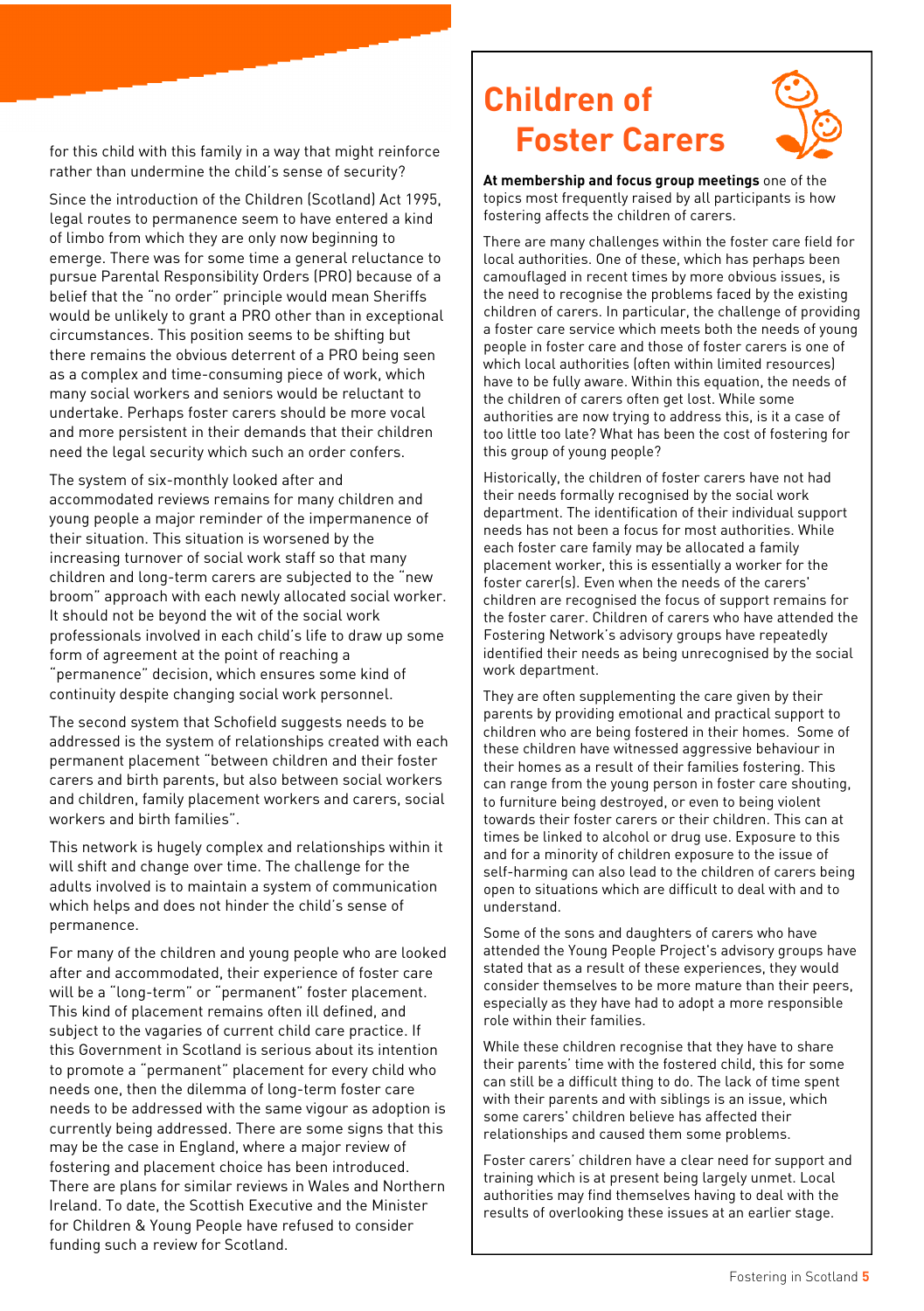

#### **Comings**

**Scott Telfer** is the latest edition to the Fostering Network staff team in Scotland. As Project Worker for the Scottish Care Leavers Mentoring Project, it will be his responsibility to work with six specific local authorities over the next three years to set up pilot schemes trying out different forms of mentoring support to young people making the transition into adulthood.

Scott comes to post having worked for ten years for Barnardos, almost all of which spent managing a project offering accommodation and support to young people making the transition from care settings to an accommodation of their own choosing.

If you are interested in the Mentoring Project, please contact Scott on 0141 204 1400.



#### **Goings**

Leaving the Fostering Network in Scotland is Margaret Sim, one of our Membership Development Officers for the past two years. Margaret is returning to the City of Glasgow on a full time basis to head up their Level 4 Foster Carer Scheme.

Margaret will be sorely missed as she brought strength of character and a determination to take forward the issues for foster carers in Scotland. Margaret will continue to act as an associate freelance trainer for the Fostering Network in Scotland, and we wish her all the best in her new endeavour.

## **Diary** A day in the life of Melanie,<br>
(daughter of a foster carer)

### **Tuesday 17 September**

**7.00 am** My mum calls everyone. Brian's taxi leaves at 7.30 am, John's at 8 am and my bus comes at 8.15 am.

**7.15 am** My mum has made drinks and breakfast for all of us. Brian is in a 'strop' because my mum talks to him about how he is going to handle a situation at college. She is trying to tell him to talk to staff, rather than shout abuse like yesterday. He screams and wriggles about on the sofa then shouts "If you talk about it once more, I will poke my eyes out with a needle". John and I laugh but mum says, "OK, if that's what you do, fine, but we still need to talk about this".

**7.30 am** The taxi arrives, but Brian still hasn't decided what to do. John gets loads of forms out of his bag that should have been back at school yesterday. I tell him he is stupid for leaving it until the last minute and he swears at me and we have a bit of an argument. He also has lost his rugby kit.

**8.00 am** John's taxi comes and mum and I have 15 minutes to talk. I ask if I can go out tonight, she says "No" and so I get in a bit of a mood with her, but manage to cheer up a bit before I go out of the door.

**8.35 am** On the bus my mobile rings. Another foster carer has phoned to ask the name of a member of staff at school who has been bullying their foster child. Mum phoned to ask me and I tell her.

**10.15 am** I meet the foster carer who rang mum this morning in the corridor at school, he is just going into a meeting with management.

**4.10 pm** I arrive home on the bus. John goes to his parents' house tonight for a home visit. John deliberately wrecked his bed recently, it was only 18 months old and he smashed it up. Today mum has been to the shop to choose the replacement that the social work department is going to pay for.

**5.00 pm** Brian arrives home by taxi. He says he got one yellow slip and two blues at college today, yellow is good, blue is bad.

**5.40 pm** My big brother Joel goes to Brian and John's bedroom to get the bike pump. He finds a Stanley knife on the floor. Brian says John brought it in to cut up his foot. John isn't here so we cannot ask him, but it is more likely Brian had it because my dad had to take a 6" blade knife from him less than a week ago. Joel brings the knife downstairs and puts it away.

**5.45 pm** Teatime. Pizza, beans and potato. No pudding today. Scott, a boy we had for three weeks last month, phones to see how we are doing. He is nice.

**6.30 pm** I phone my big sister, also a carer. The girl she has at the moment has severe learning difficulties and is at my school. She is causing problems for one of my mates. I want my sister to try and stop her.

**6.40 pm** Brian phones one of his friends who lives quite close to us.

**7.00 pm** I check my emails and find one from the Youth Parliament asking if I would be willing to be interviewed by an independent journalist for an article about Young People in Parliament for the Daily Record. I email back OK. Then I wonder why I said OK, I am so busy. Still, got thrown out of Art today so that eases the pressure! (I hadn't done homework).

**8.00 pm** I phone my friend for a chat.

**8.10 pm** Do some homework. Brian comes into my room and starts throwing things at me (cuddly toys and clothes), this is friendly for a change and we have a laugh.

**9.00 pm** Go for a shower, get some supper and go to bed.

(Note. Brian is 15 and has learning difficulties. John is 14 and is very clever but both his parents have learning difficulties).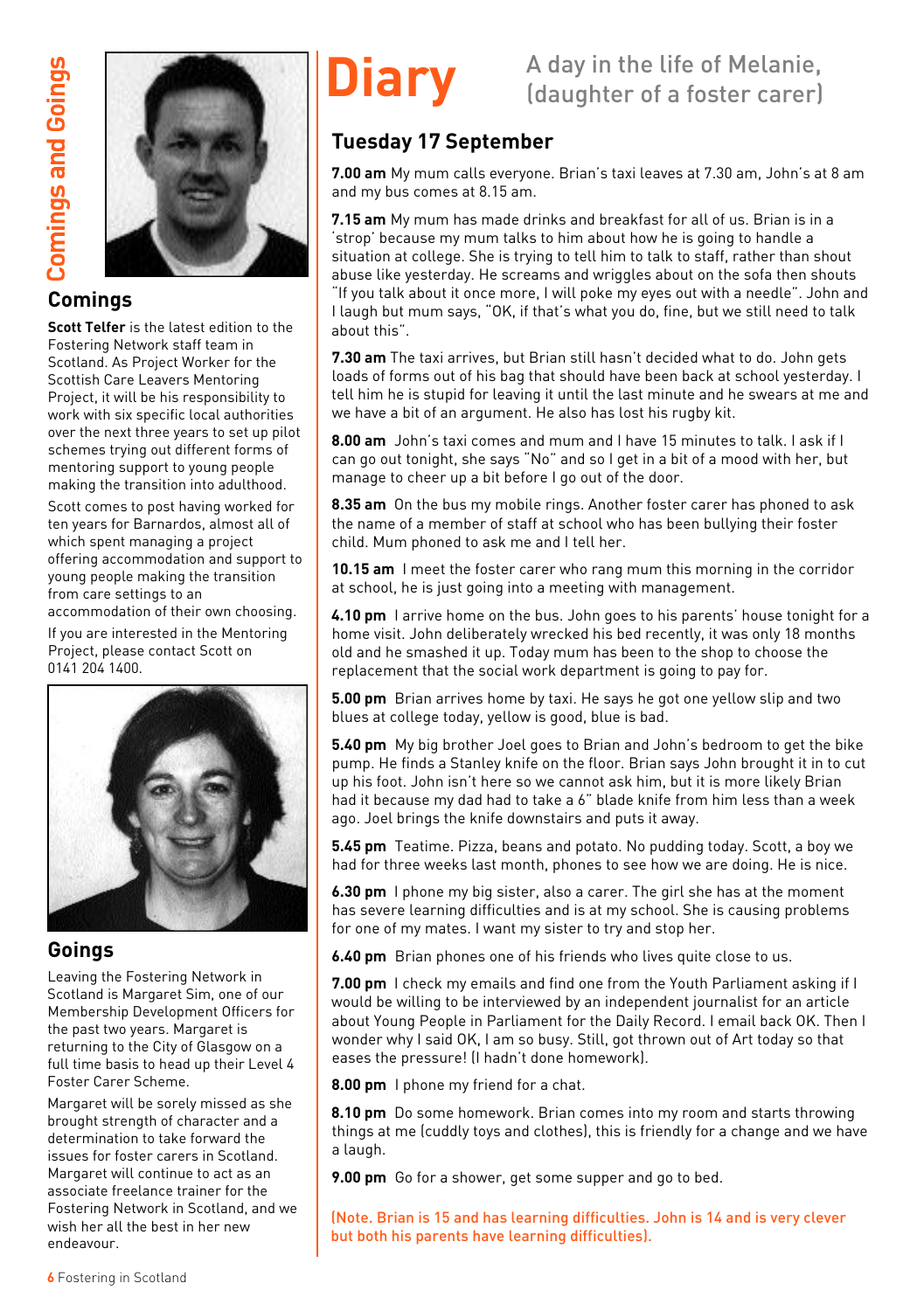## **Advisory group young people's project update**

**Finding out** what young people involved in foster care think about foster care has been the main priority for the project this year. Advisory groups have been set up across the country. The purpose of these meetings has been to find out what young people's experience of foster care has been and to find ways to improve the foster care service.

The project worker has met with all 32 local authorities and has attempted to involve all of these authorities in the advisory groups.

Both young people in foster care and the children of carers have attended these meetings in Glasgow, Edinburgh and Aberdeen. The ages of those attending has varied from nine years to 19 years. The meetings have not only provided an opportunity for the project to find out about young people's experiences but have also provided an chance for these young people to meet others in the same situation. This has been welcomed by those attending and has highlighted some of the support needs these young people may require.

Comments from young people who have attended meetings include:

"It was good to speak to other people in foster care. I do not know anyone else in the same situation".

"My friends do not understand what it is like for me as their families do not foster. Speaking to other children of carers helped me to realise that I was not being silly about some of the things I was worrying about".

The vast majority of young people's experiences of foster care have been viewed as being positive. However,

there are clearly many areas within foster care that young people would like to see improved. The views are from young people from across the country, including those living in the cities and in rural areas.

The issues raised by young people in foster care include the lack of placement choice. Many young people have said that have rarely been involved in a situation where they have been matched to a placement according to their particular needs. Unfortunately it is often the case that a young person is placed where a placement at a foster home becomes available rather than according to their individual need. Multiple placement moves is another area which is of concern. When placements break down the young person can be moved elsewhere. Having to move home frequently is very disruptive to the young person's life, affecting their relationships with family, friends and their schooling. It is then not surprising to find that the educational outcomes of young people in care are often poorer than their counterparts.

The lack of contact with family members (including extended family) and with childhood friends is an area that concerns many of those in foster care. The loss of long-term relationships often further increases young people's sense of isolation and rejection. The lack of contact with social workers has for many of these young people developed the sense that you have to be in a crisis before you can get to spend time with your social worker. While most young people recognise that social workers' time is very limited, due to staff shortages, they would like to

spend more time doing planned pieces of work with their workers.

The question of overnight stays is one where there is inconsistency across Scotland between local authorities. For young people in foster care the issue is very simple. While they do not want to be treated differently to their peers there is a recognition that some checks need to be made for their safety. However, there is a feeling that social work departments could use a lot more discretion at times depending on each individual case.

Finally an issue which is common to both groups of young people is the feeling that they are not being listened to and that they do not feel they have any real influence in many of the decisions which affect their lives.

The project will collate these issues and raise them with both the Scottish Executive and local authorities.

#### **Questionnaire**

The Young People's Project has recently compiled two questionnaires with the help of young people working with the project. One of the questionnaires is for young people in foster care and the other is for the children of carers, and both have recently been sent to all the Fostering Network's members across Scotland. The information gathered from these forms will provide extensive information about foster care. The project is relying on as many of these forms as possible being sent back, and would therefore urge all foster carers to encourage young people to complete these forms.

## **Children and Young People's Carers' Course**

**In October 2001**, as a pilot scheme run by North Highland College, we embarked on a Scottish Programmed Overview designed to assist us with our fostering care.

With great trepidation all ten of us turned up on the first night wondering what we had let ourselves in for. Our tutor calmed us all down and reassured us that we could all do it. A year on, not eighteen months as

expected, we have all "done it" – we have finished the course and passed all seven modules (child development; the family, the community and the child; the child with special needs; promoting positive behaviour; promoting equal opportunities; working with people with special needs and child protection).

This would not have been possible

without our tutor's guidance and encouragement throughout; she was always available in the college or at the end of the telephone. We are now looking forward to our next challenge which is the Community Carer, followed, as far as we know, by an SVQ in Foster Caring – these are the challenges for the next twelve months and after that, who knows?

Written by a foster carer in Highland